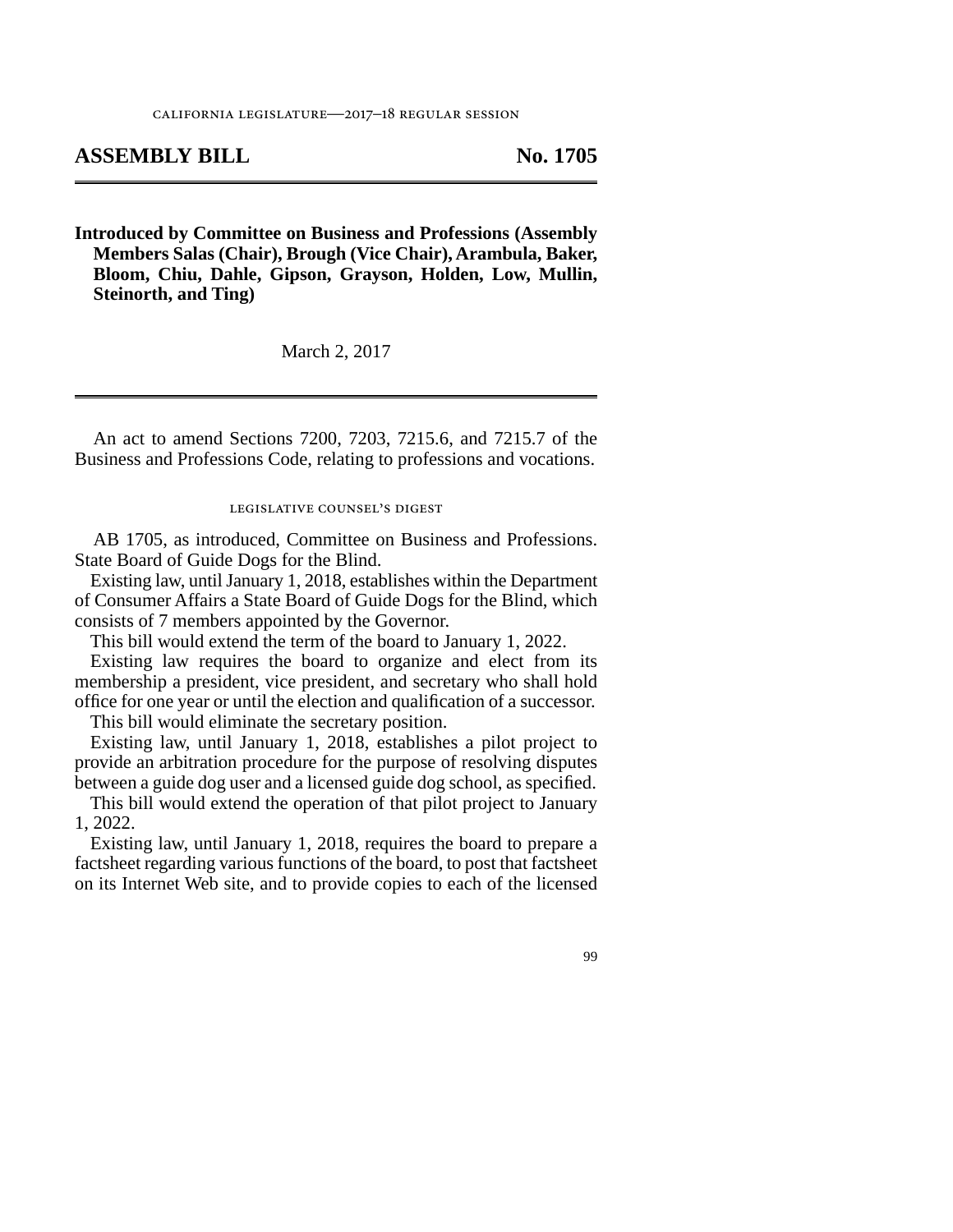guide dog schools. Existing law, until January 1, 2018, also requires a licensed guide dog school to provide copies of the factsheet to every student receiving training from that school.

This bill would extend the operation of these factsheet provisions indefinitely.

Vote: majority. Appropriation: no. Fiscal committee: yes. State-mandated local program: no.

## *The people of the State of California do enact as follows:*

1 SECTION 1. Section 7200 of the Business and Professions<br>2 Code is amended to read: Code is amended to read:

3 7200. (a) There is in the Department of Consumer Affairs a 4 State Board of Guide Dogs for the Blind in whom enforcement of 5 this chapter is vested. The board shall consist of seven members line 6 appointed by the Governor. One member shall be the Director of 7 Rehabilitation or his or her designated representative. The 8 remaining members shall be persons who have shown a particular 9 interest in dealing with the problems of persons who are blind or 10 visually impaired and at least three of them shall be persons who 11 are blind or visually impaired who use guide dogs. 12 (b) This section shall remain in effect only until January  $1, \frac{2018}{1}$ , 13 *2022*, and as of that date is repealed, unless a later enacted statute, 14 that is enacted before January 1, 2018, deletes or extends that date.

15 *repealed*. Notwithstanding any other law, the repeal of this section 16 renders the board subject to review by the appropriate policy

17 committees of the Legislature.

18 SEC. 2. Section 7203 of the Business and Professions Code is 19 amended to read:

20 7203. The board shall organize and elect from its membership 21 a president and vice president and secretary who shall hold office

22 for one year or until the election and qualification of a successor.<br>23 SEC. 3. Section 7215.6 of the Business and Professions Code 23 SEC. 3. Section 7215.6 of the Business and Professions Code<br>24 is amended to read: is amended to read:

25 7215.6. (a) In order to provide a procedure for the resolution 26 of disputes between guide dog users and guide dog schools relating 27 to the continued physical custody and use of a guide dog, in all 28 cases except those in which the dog user is the unconditional legal<br>29 owner of the dog, the following arbitration procedure shall be owner of the dog, the following arbitration procedure shall be 30 established as a pilot project.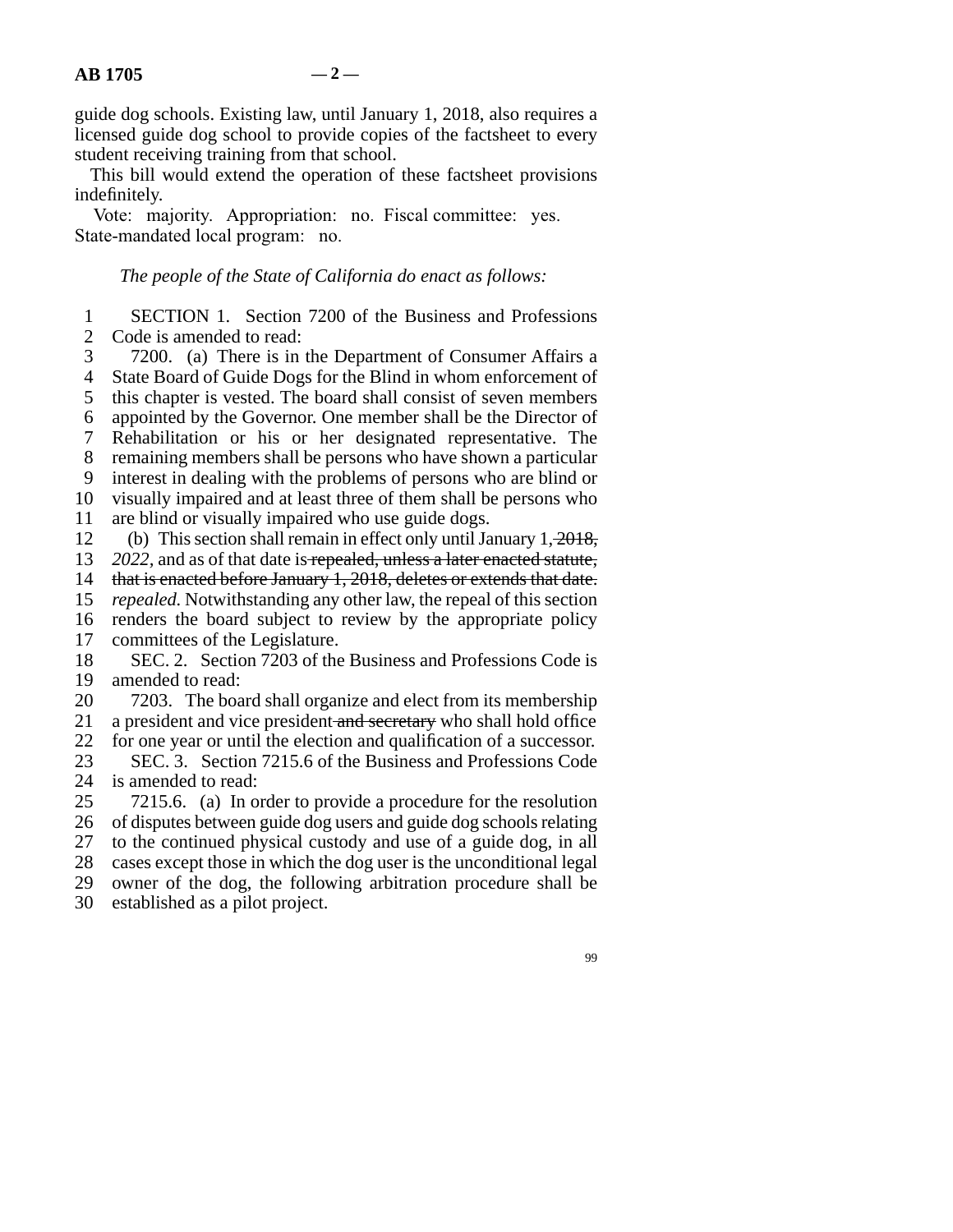line 1 (b) This procedure establishes an arbitration panel for the 2 settlement of disputes between a guide dog user and a licensed 3 guide dog school regarding the continued use of a guide dog by 4 the user in all cases except those in which the dog user is the 5 unconditional legal owner of the dog. The disputes that may be line 6 subject to this procedure concern differences between the user and 7 school over whether or not a guide dog should continue to be used, 8 differences between the user and school regarding the treatment 9 of a dog by the user, and differences over whether or not a user 10 should continue to have custody of a dog pending investigation of 11 charges of abuse. It specifically does not address issues such as 12 admissions to schools, training practices, or other issues relating 13 to school standards. The board and its representative are not parties 14 to any dispute described in this section.

15 (c) The licensed guide dog schools in California and the board 16 shall provide to guide dog users graduating from guide dog 17 programs in these schools a new avenue for the resolution of 18 disputes that involve continued use of a guide dog, or the actual 19 physical custody of a guide dog. Guide dog users who are 20 dissatisfied with decisions of schools regarding continued use of 21 guide dogs may appeal to the board to convene an arbitration panel 22 composed of all of the following:<br>23 (1) One person designated by  $t$ 

(1) One person designated by the guide dog user.

24 (2) One person designated by the licensed guide dog school.<br>25 (3) A representative of the board who shall coordinate the

(3) A representative of the board who shall coordinate the 26 activities of the panel and serve as chair.

27 (d) If the guide dog user or guide dog school wishes to utilize 28 the arbitration panel, this must be stated in writing to the board. 29 The findings and decision of the arbitration panel shall be final 30 and binding. By voluntarily agreeing to having a dispute resolved 31 by the arbitration panel and subject to its procedures, each party 32 to the dispute shall waive any right for subsequent judicial review. 33 (e) (1) A licensed guide dog school that fails to comply with 34 any provision of this section shall automatically be subject to a 35 penalty of two hundred fifty dollars  $(\$250)$  per day for each day 36 in which a violation occurs. The penalty shall be paid to the board. 37 The license of a guide dog school shall not be renewed until all 38 penalties have been paid.

 line 39 (2) The penalty shall be assessed without advance hearing, but 40 the licensee may apply to the board for a hearing on the issue of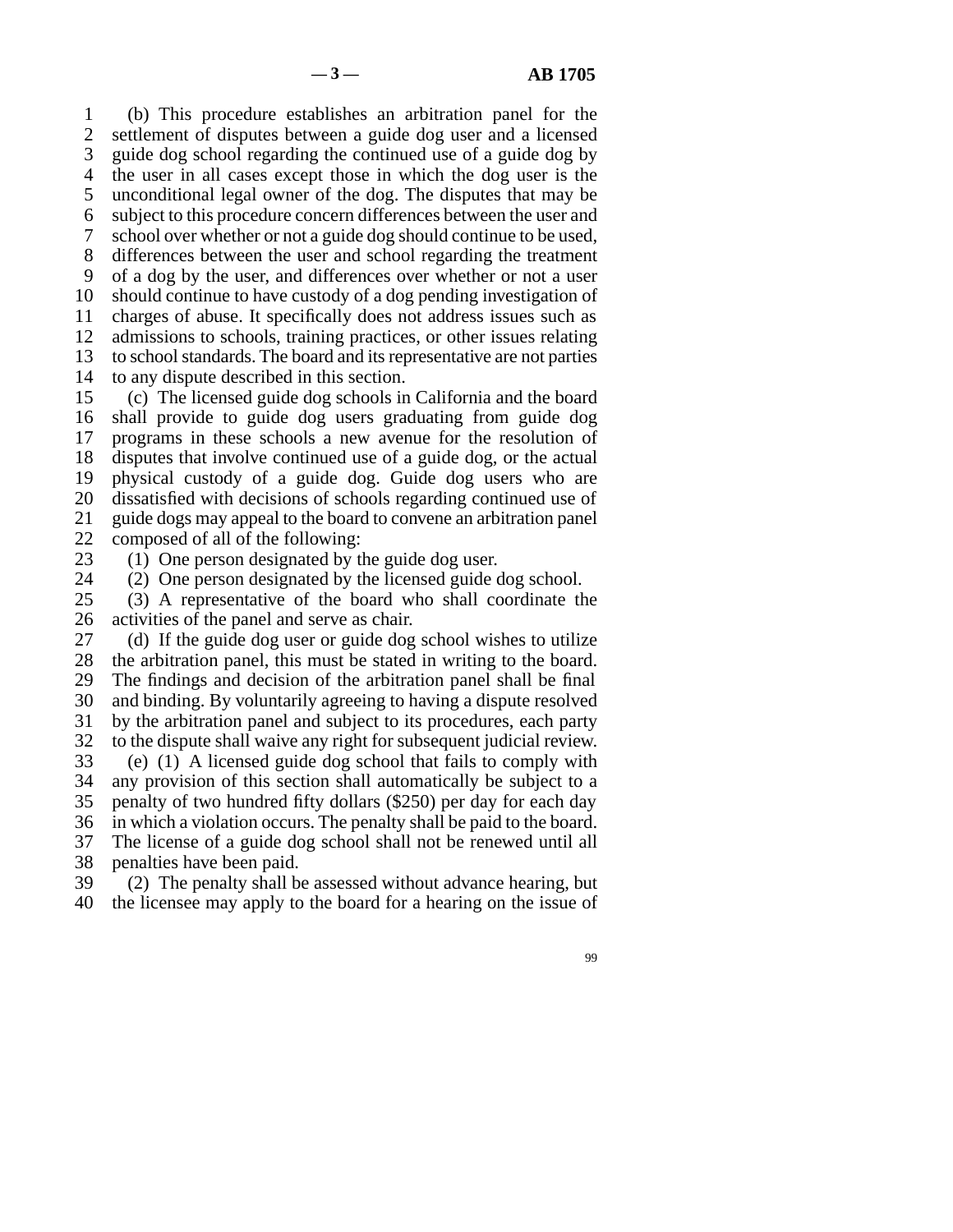line 1 whether the penalty should be modified or set aside. This

2 application shall be in writing and shall be received by the board<br>3 within 30 days after service of notice of the penalty. Upon receipt

within 30 days after service of notice of the penalty. Upon receipt

4 of this written request, the board shall set the matter for hearing

5 within  $60$  days.

 $\delta$  (f) As a general rule, custody of the guide dog shall remain with

line 7 the guide dog user pending a resolution by the arbitration panel.

8 In circumstances where the immediate health and safety of the 9 guide dog user or guide dog is threatened, the licensed school may

10 take custody of the dog at once. However, if the dog is removed

11 from the user's custody without the user's concurrence, the school

12 shall provide to the board the evidence that caused this action to

13 be taken at once and without fail; and within five calendar days a

14 special committee of two members of the board shall make a

15 determination regarding custody of the dog pending hearing by 16 the arbitration panel.

 $17$  (g) (1) The arbitration panel shall decide the best means to 18 determine final resolution in each case. This shall include, but is 19 not limited to, a hearing of the matter before the arbitration panel 20 at the request of either party to the dispute, an opportunity for each 21 party in the dispute to make presentations before the arbitration 22 panel, examination of the written record, or any other inquiry as 23 will best reveal the facts of the disputes. In any case, the panel 24 shall make its findings and complete its examination within 45<br>25 calendar days of the date of filing the request for arbitration, and calendar days of the date of filing the request for arbitration, and 26 a decision shall be rendered within 10 calendar days of the 27 examination.

28 (2) All arbitration hearings shall be held at sites convenient to 29 the parties and with a view to minimizing costs. Each party to the 30 arbitration shall bear its own costs, except that the arbitration panel,

31 by unanimous agreement, may modify this arrangement.

32 (h) The board may study the effectiveness of the arbitration 33 panel pilot project in expediting resolution and reducing conflict 34 in disputes between guide dog users and guide dog schools and 35 may share its findings with the Legislature upon request.

36 (i) This section shall remain in effect only until January  $1, \frac{2018}{3}$ 

line 37 *2022,* and as of that date is repealed, unless a later enacted statute,

38 that is enacted before January 1, 2018, deletes or extends that date.

39 *repealed.*